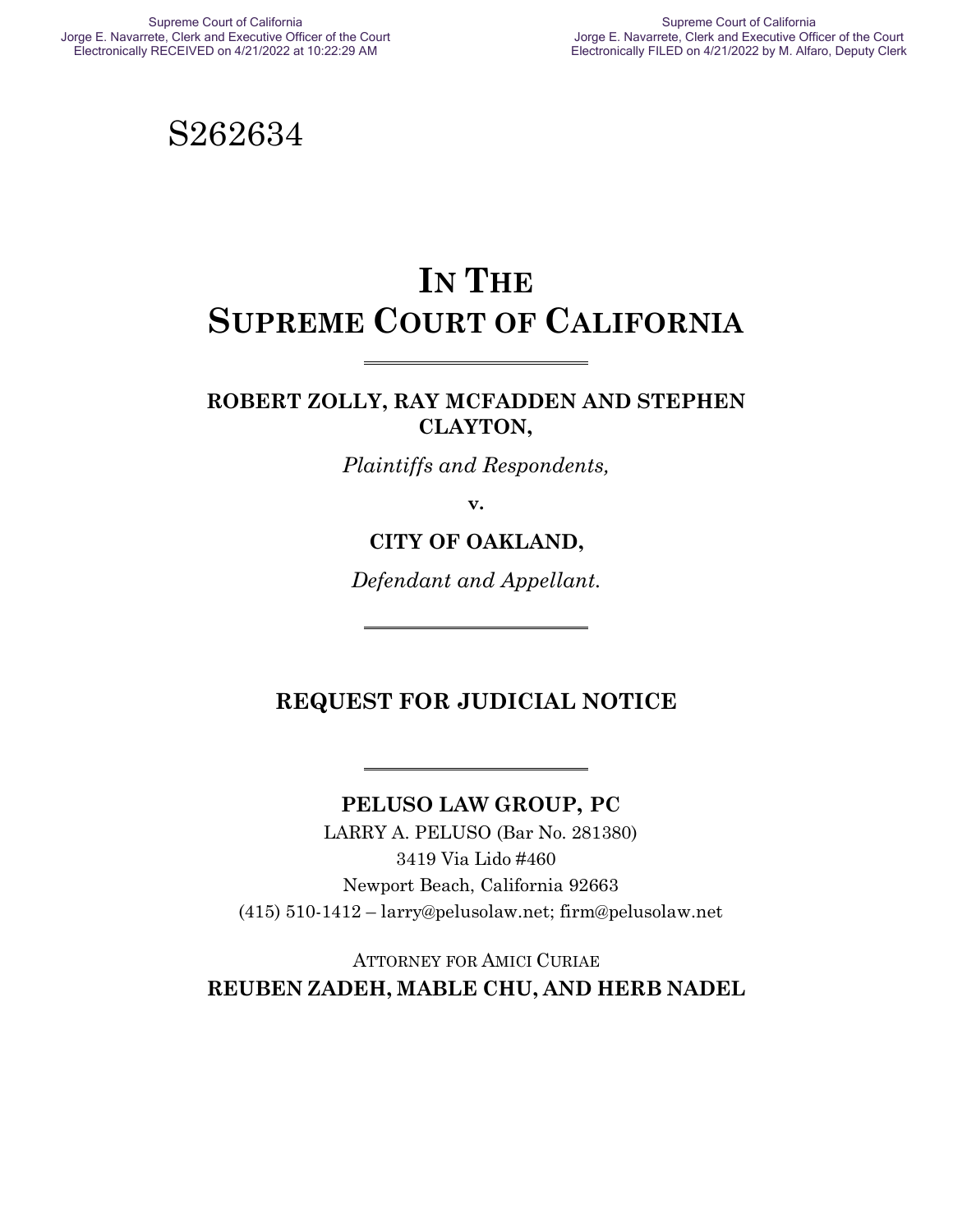# **REQUEST FOR JUDICIAL NOTICE**

# TO ALL PARTIES AND THEIR ATTORNEYS OF RECORD:

PLEASE TAKE NOTICE that Amici Curiae REUBEN ZADEH, MABLE CHU, and HERB NADEL ask the Court to take judicial notice, pursuant to Evidence Code sections 451 and 452, of the following materials, a full and correct copy of which is attached:

A. Legislative History Report and Analysis by

Legislative Intent Services, Inc. regarding Senate Bill

286 (1989) and Vehicle Code sections 9400.8 and

9400.7;

- B. Declaration of Anna Maria Bereczky-Anderson;
- C. Documents relevant to the legislative history of Senate Bill 286 (1989) and Vehicle Code sections 9400.8 and 9400.7, as follows:
- 1. All versions of Senate Bill 286 (Campbell-1989);
- 2. Procedural history of Senate Bill 286 from the 1989-90 *Senate Final History*;
- 3. Three analyses of Senate Bill 286 prepared for the Senate Committee on Transportation;
- 4. Material from the legislative bill file of the Senate Committee on Appropriations on Senate Bill 286;
- 5. Analysis of Senate Bill 286 prepared by the Legislative Analyst;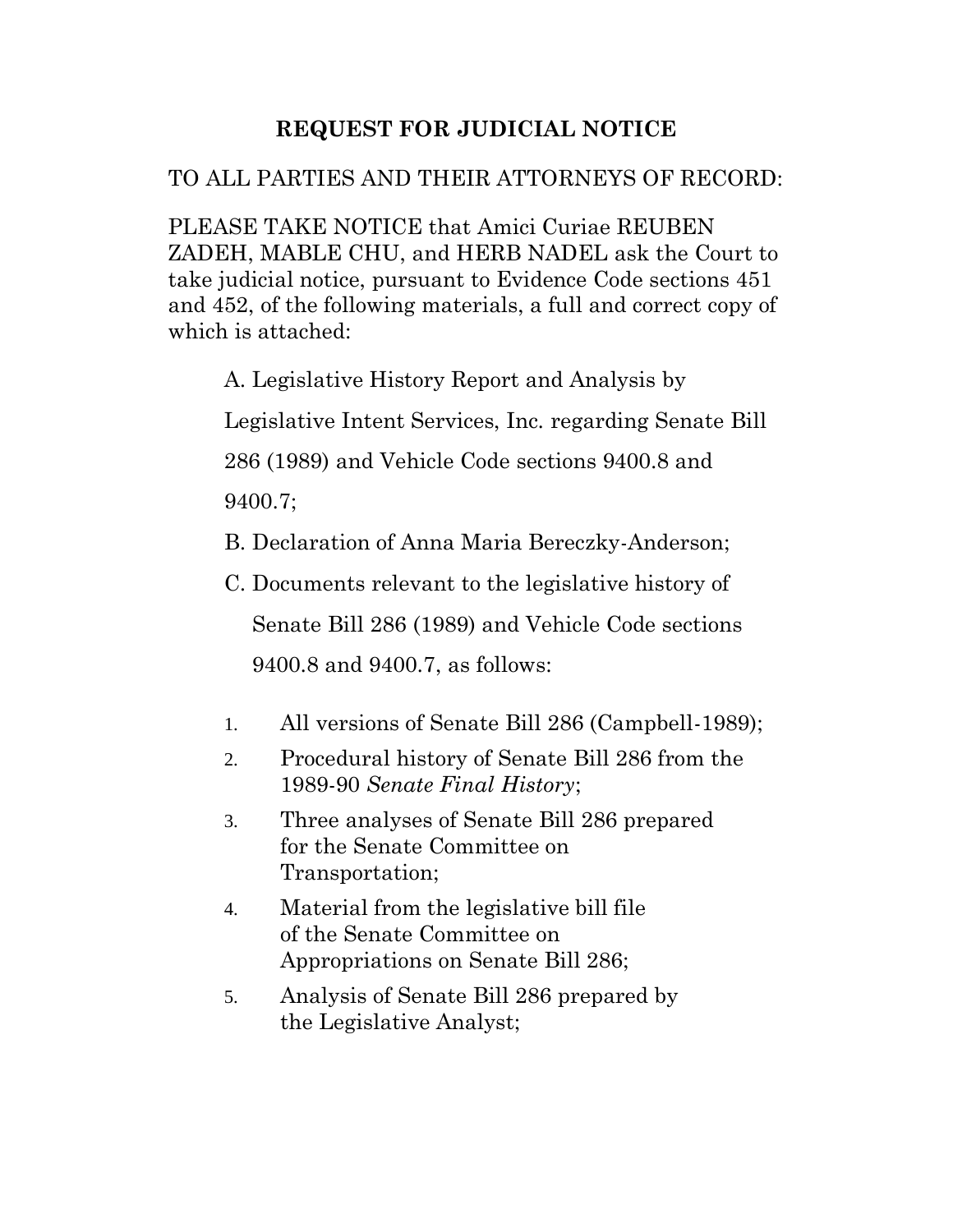- 6. Third Reading analysis of Senate Bill 286 prepared by the Office of Senate Floor Analyses;
- 7. Material from the legislative bill file of the Office of Senate Floor Analyses on Senate Bill 286;
- 8. Two analyses of Senate Bill 286 prepared for the Assembly Committee on Transportation;
- 9. Material from the legislative bill file of the Assembly Committee on Transportation on Senate Bill 286 as follows:
	- a. Previously Obtained Material,
	- b. Updated Collection of Material;
- 10. Analysis of Senate Bill 286 prepared for the Assembly Committee on Ways and Means;
- 11. Material from the legislative bill file of the Assembly Committee on Ways and Means on Senate Bill 286;
- 12. Material from the legislative bill file of the Assembly Committee on Ways and Means Minority on Senate Bill 286 as follows:
	- a. Previously Obtained Material,
	- b. Updated Collection of Material;
- 13. Third Reading analysis of Senate Bill 286 prepared by the Assembly Committee on Transportation;
- 14. Material from the legislative bill file of the Assembly Republican Caucus on Senate Bill 286;
- 15. Unfinished Business analysis of Senate Bill 286 prepared by the Office of Senate Floor Analyses;